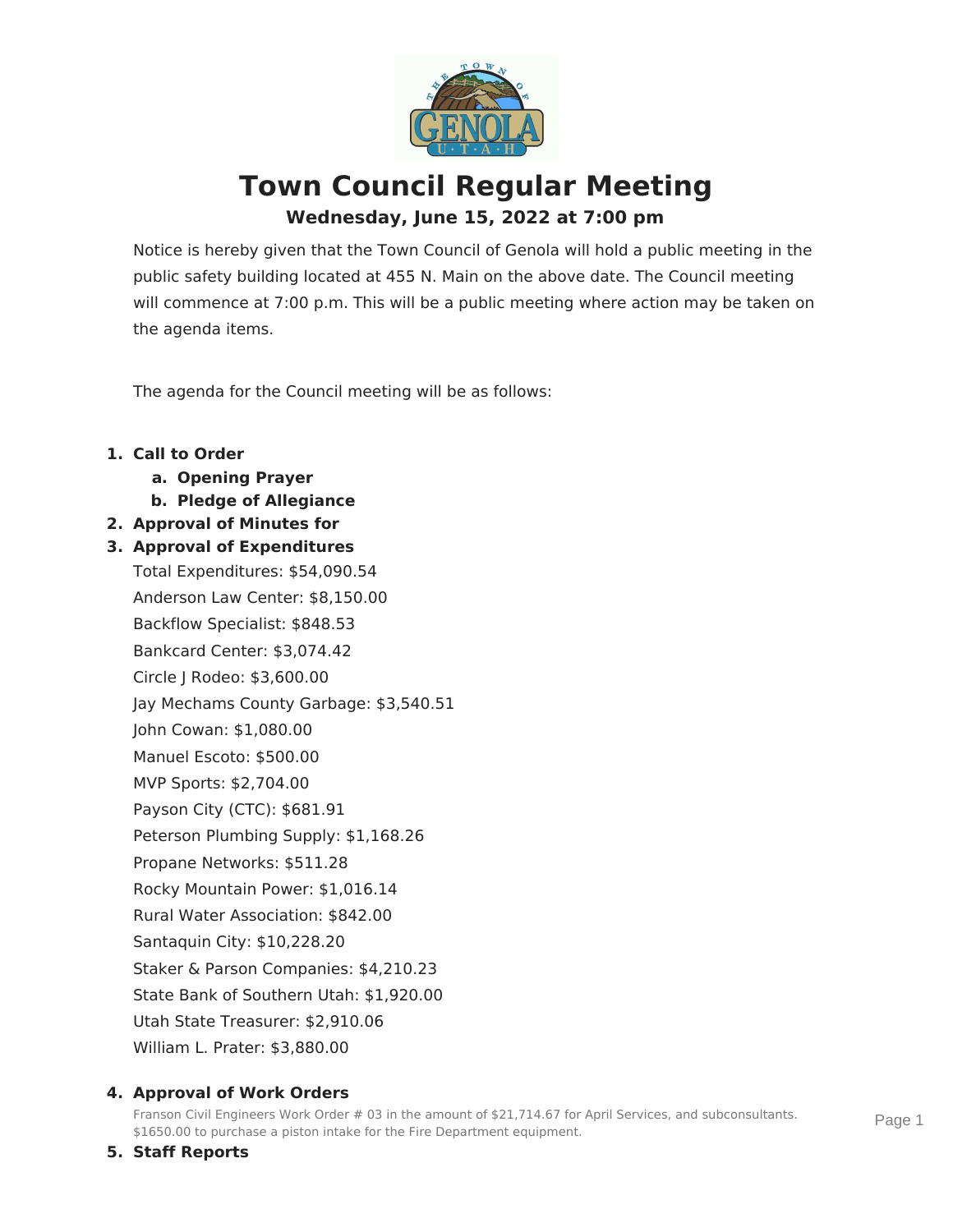- Police Report
- Fire Chief Report
- Code Enforcement Authority
- **6. Planning Commission Chairman John Rosenberger to give his planning commission report.**
- **7. Discussion and possible action on a rezone request for property owned by Chaffin G Investemnts Co. and located at approximately 225 S. 800 E. Genola Utah parcel #29.036.0020.**

# **Public Forum**

**Audience members may bring any item not on the agenda to the Mayor and Council's attention.** Comments will be limited to a maximum of five (5) minutes at the discretion of the Mayor. State Law prohibits the Council from acting on items that do not appear on the agenda.

# **New Business**

- **8. Discussion and presentation with Ryan Bagley about an interlocal agreement with Strawberry Electric Service District.**
- **9. Discussion and possible action on Resolution 2022-05 regarding the amended budget for the Fiscal Year 2022.**
- **10. Discussion and possible action on Resolution 2022-06 the proposed budget for the Fiscal Year 2023.**
- **11. Discussion and possible action on installing a SCADA system to our existing tank and well.**
- **12. Discussion and possible action on a right-of-way temporary use permit with the Bureau of Land Management for the Quarry Hill pipeline and well acess road.**
- **13. Discussion and possible action on the certified tax rate for the fiscal year 2023**
- **14. Council Comments**

Mayor Marty Larson Councilmember Hale Robison Councilmember Stan Judd Councilmember Grant Lundberg Councilmember Neil Brown

#### **15. Motion to Adjourn**

The Town Council may exercise their right under Utah Code Annotated, 52-4-207, to convene and conduct an electronic meeting.